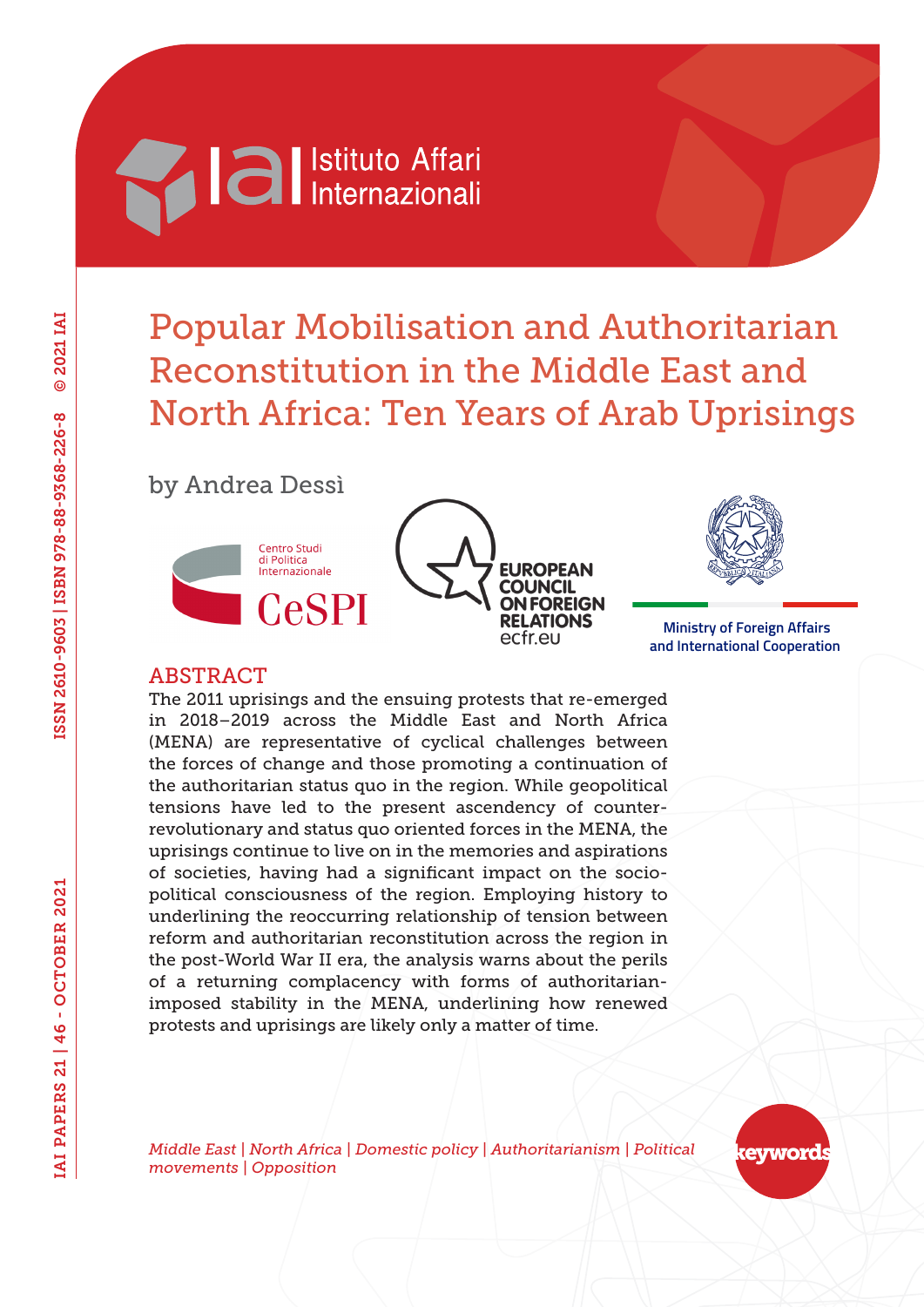### Popular Mobilisation and Authoritarian Reconstitution in the Middle East and North Africa: Ten Years of Arab Uprisings

by Andrea Dessì\*

#### **Introduction**

The Arab uprisings, which began in Tunisia and quickly spread across much of the Middle East and North Africa (MENA), have had  $-$  and are still having  $-$  a transformative impact on the geopolitical map of the region, as well as on the socio-political consciousness, fears and aspirations of citizens and ruling elites alike. Since late December 2010, millions have poured into the streets, braving the repressive apparatuses of authoritarian regimes to demand political reform, increased socio-economic rights and accountability. From Tunisia, protests quickly spread to Egypt, Bahrein, Libya, Syria and Yemen, with more limited demonstrations taking place in Morocco, Jordan, Algeria, Iraq and even Saudi Arabia and Israel during 2011. More recently, renewed protest waves have taken place in localities that had seemingly been spared from the initial uprisings. Since late 2018, citizens in Iraq, Lebanon, Sudan and Algeria – and in more limited forms in Iran, Morocco, Tunisia and Palestine – have taken to the streets to demand far reaching institutional and political reform, directing their grievances at the abysmal state of basic services, the endemic corruption of ruling elites and the ethno-confessional cronyism widely blamed for the persistent erosion of living standards, socio-economic rights and human security.

<sup>\*</sup> Andrea Dessì is Head of the Italian Foreign Policy programme at the Istituto Affari Internazionali (IAI), Senior Fellow within IAI's Mediterranean, Middle East and Africa programme and Editorial Director of IAI's English-language series IAI Commentaries.

<sup>.</sup> Paper prepared in the framework of the IAI-ECFR-CeSPI project "Ten Years into the Protests in the Middle East and North Africa. Dynamics of Mobilisation in a Complex (Geo)Political Environment and the Role of the European Union". This publication has benefited from the financial support of the Policy Planning Unit of the Italian Ministry of Foreign Affairs and International Cooperation pursuant to art. 23-bis of Presidential Decree 18/1967 and of the Compagnia di San Paolo Foundation. The views expressed in this report are solely those of the author and do not necessarily reflect the views of the Italian Ministry of Foreign Affairs and International Cooperation and of the Compagnia di San Paolo Foundation.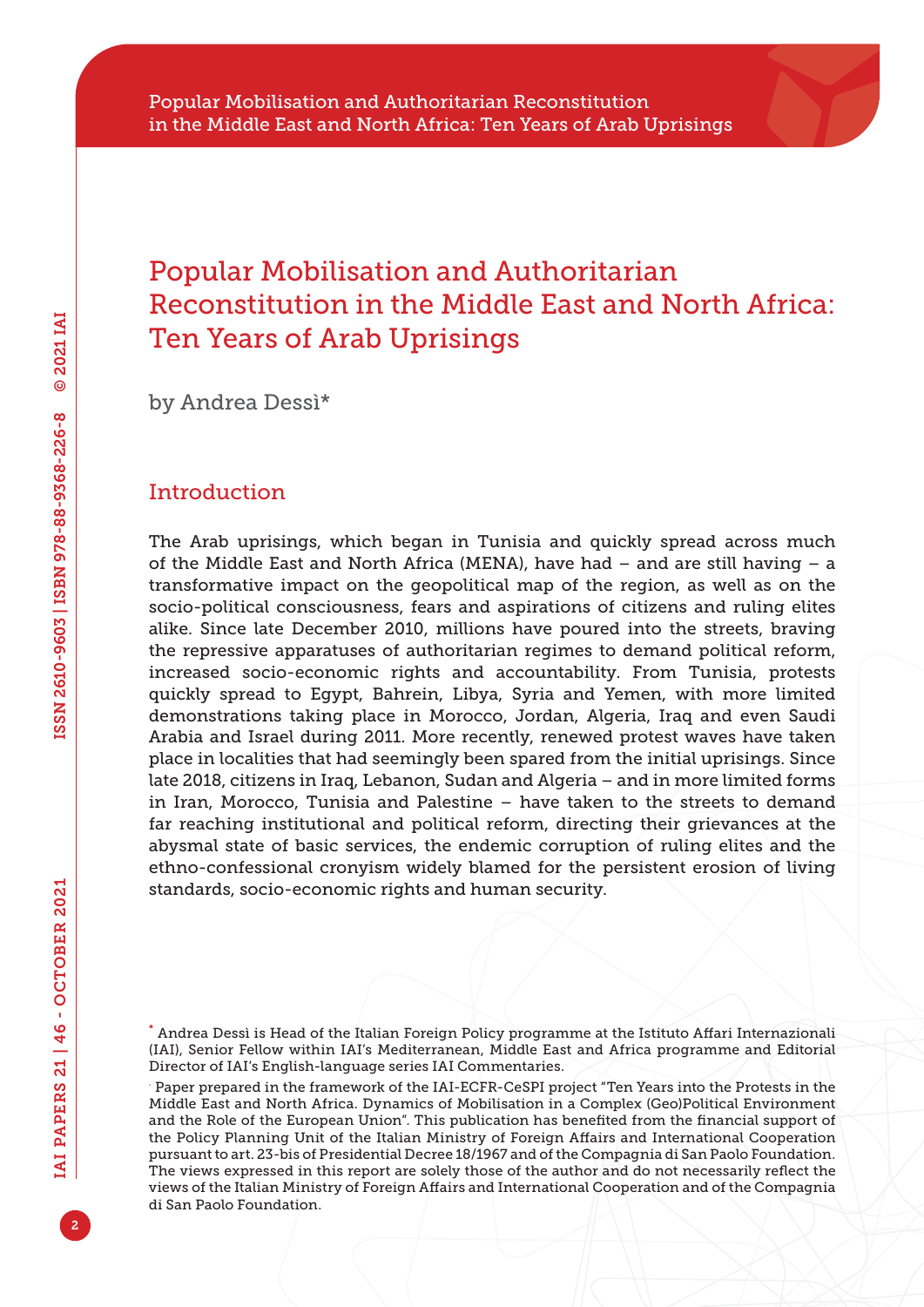The scenes of mass popular mobilisation, revolt and revolution that dominated the past decade – and hold certain similarities with wider instances of bottomup protests in other regions of the world $<sup>1</sup>$  – surprised global audiences, foreign</sup> powers and intelligence communities alike. Many had grown complacent with an unsustainable status quo, falling prey to flawed characterisations of a supposed political apathy in the region, an incompatibility between democracy and Islam or a binary choice between authoritarian-imposed stability on the one hand and insecurity and chaos on the other. Such approaches overlooked the MENA region's rich history of contentious politics and challenges to authority, both foreign and domestic, leading extra-regional states, as well as the MENA's authoritarian regimes themselves, to be caught off guard by the uprisings. Yet, the extent of popular frustration and lack of opportunities was such that protests gradually spread to a broad cross-section of society, reaching a critical mass that could effectively challenge the authoritarian apparatus of the state, demanding the downfall of the regime and an end to the corruption and cronyism that characterised – and still characterises – much of the ruling elites of the MENA.

While recognised as a critical juncture for the region, the uprisings that began in late December 2010 did not happen in a vacuum. The protests were not simply a sudden explosion of popular anger, facilitated by broader international trends such as the advent of new technologies, globalisation or disruptions in global supply chains that increased the cost of basic foodstuffs just prior to the advent of the protests. Rather, the uprisings are part and parcel of a broader continuum of social mobilisations, localised protests and challenges to authority that are traceable back well before 2010–2011, brewing in the margins of society and the peripheries of centralised state control as a result of a gradual erosion of social contracts and state governance systems since at least the 1980s. Collectively, these processes are reflective of an evolving socio-political consciousness across MENA societies and a constant struggle between a variety of forces pushing for change, reform or disruption contraposed against others that are inherently invested in protecting and promoting the status quo.

Like any social event of mass proportions, the uprisings have been influenced by broader global trends, including those hinted to above and relating to globalisation, new technologies and supply chains or the 2008 financial crisis. Such developments should be understood as contributing variables for the outbreak of protests, not

<sup>1</sup> Aside from the MENA, other examples of global grass-roots mobilisation, most notably the international Occupy movement, materialised during 2011. Between 2018–2019, multiple other examples of popular mobilisations have taken place across Latin and Central America, the US, Asia, Europe and the broader MENA region. See Cara Buckley and Rachel Donadio, "Buoyed by Wall St. Protests, Rallies Sweep the Globe", in *The New York Times*, 15 October 2011, [https://www.nytimes.](https://www.nytimes.com/2011/10/16/world/occupy-wall-street-protests-worldwide.html) [com/2011/10/16/world/occupy-wall-street-protests-worldwide.html;](https://www.nytimes.com/2011/10/16/world/occupy-wall-street-protests-worldwide.html) Carnegie Endowment for International Peace, *Global Protest Tracker*, last updated 7 October 2021, [https://carnegieendowment.](https://carnegieendowment.org/publications/interactive/protest-tracker) [org/publications/interactive/protest-tracker](https://carnegieendowment.org/publications/interactive/protest-tracker); Samuel J. Brannen, Christian S. Haig and Katherine Schmidt, "The Age of Mass Protests. Understanding an Escalating Global Trend", in *CSIS Reports*, March 2020, [https://www.csis.org/node/55678;](https://www.csis.org/node/55678) John Harris, "Global Protests: Is 2011 a Year That Will Change the World?", in *The Guardian*, 15 November 2011, <https://www.theguardian.com/p/33cjm>.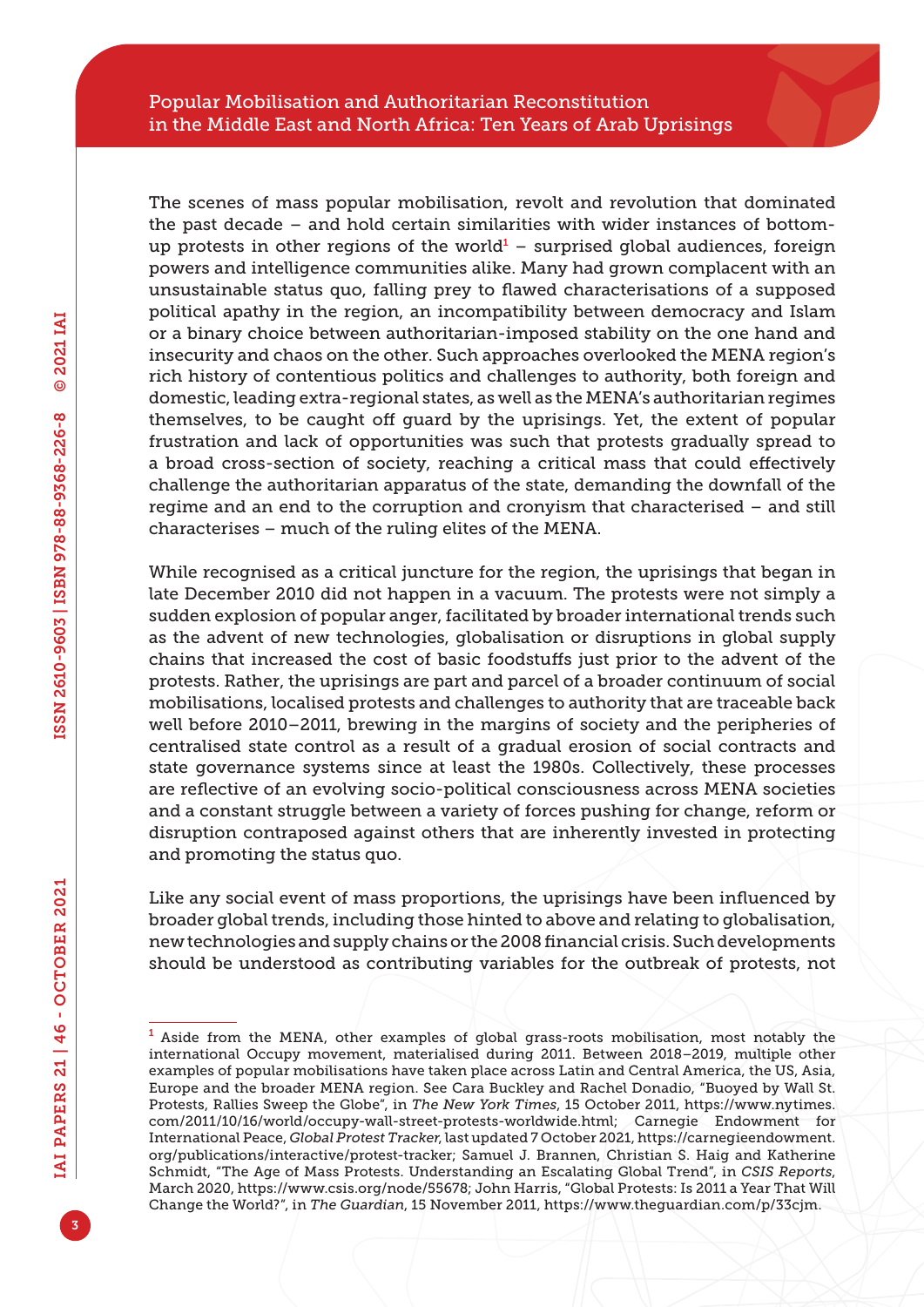their underlining drivers. Indeed, any search for causality must begin *within the region* and the individual national contexts in which protests and revolutions actually took place.

A political economy approach focussed on fraying social contracts, mounting socio-economic exclusion and the erosion of basic services is fundamental for such assessments.<sup>2</sup> These need to account for the individual experiences of state formation and re-formation, the history of prior revolts and revolutions and broader trends of geopolitical competition between status quo oriented powers and those seeking to promote revolutionary change or disruption. In short, assessing the evolution of contentious politics and bottom-up pressures for change and reform that erupted in late 2010 cannot discount previous instances of revolt and revolutions, creating a continuum across time and space and seeking to flesh out trends, similarities and/or the cross-fertilisation of ideas, tactics and grievances from one context to the next.

A reflection on the way protest movements in individual country contexts have internalised the experiences of other – previous or contemporary – episodes of revolt or revolution will help to underscore how these events have influenced the evolving socio-political consciousness of MENA societies and their relationship with the state. While status quo forces are clearly on the ascendance, the considerable worsening of socio-economic, political and security indicators across the region since 2011 – as well as the continued activism and poplar mobilisations in a number of localities – point to the risks of any return to complacency with authoritarian-imposed stability, underscoring how future protests and revolts are not only likely but also expected to be more violent, chaotic and disruptive than in the past. $3$  Being mindful of the perils of generalisation and the fundamental role of historical contingency to explain the protest trajectories in each context, the broadly shared nature of socio-economic and political grievances across the MENA may provide avenues for cooperation and coordination among opposition groups and protest movements, including among diasporas. This dynamic may provide new means to increase the resilience of those forces pushing for change and reform in the post-2011 MENA, which require more genuine support from the outside, most notably by EU member states and institutions.

<sup>2</sup> See, for instance, Andrea Teti, Pamela Abbott and Francesco Cavatorta, *The Arab Uprisings in Egypt, Jordan and Tunisia. Social, Political and Economic Transformations*, Cham, Palgrave Macmillian, 2018; Andrea Dessì, "Crisis and Breakdown: How Can the EU Foster Resilience in the Middle East and North Africa?", in *IAI Working Papers*, No. 17|37 (December 2017), [https://www.iai.it/en/node/8678.](https://www.iai.it/en/node/8678) <sup>3</sup> Marwan Bishara, "Beware of the Looming Chaos in the Middle East", in *Al Jazeera*, 3 August 2020,

<https://aje.io/qgw3q>.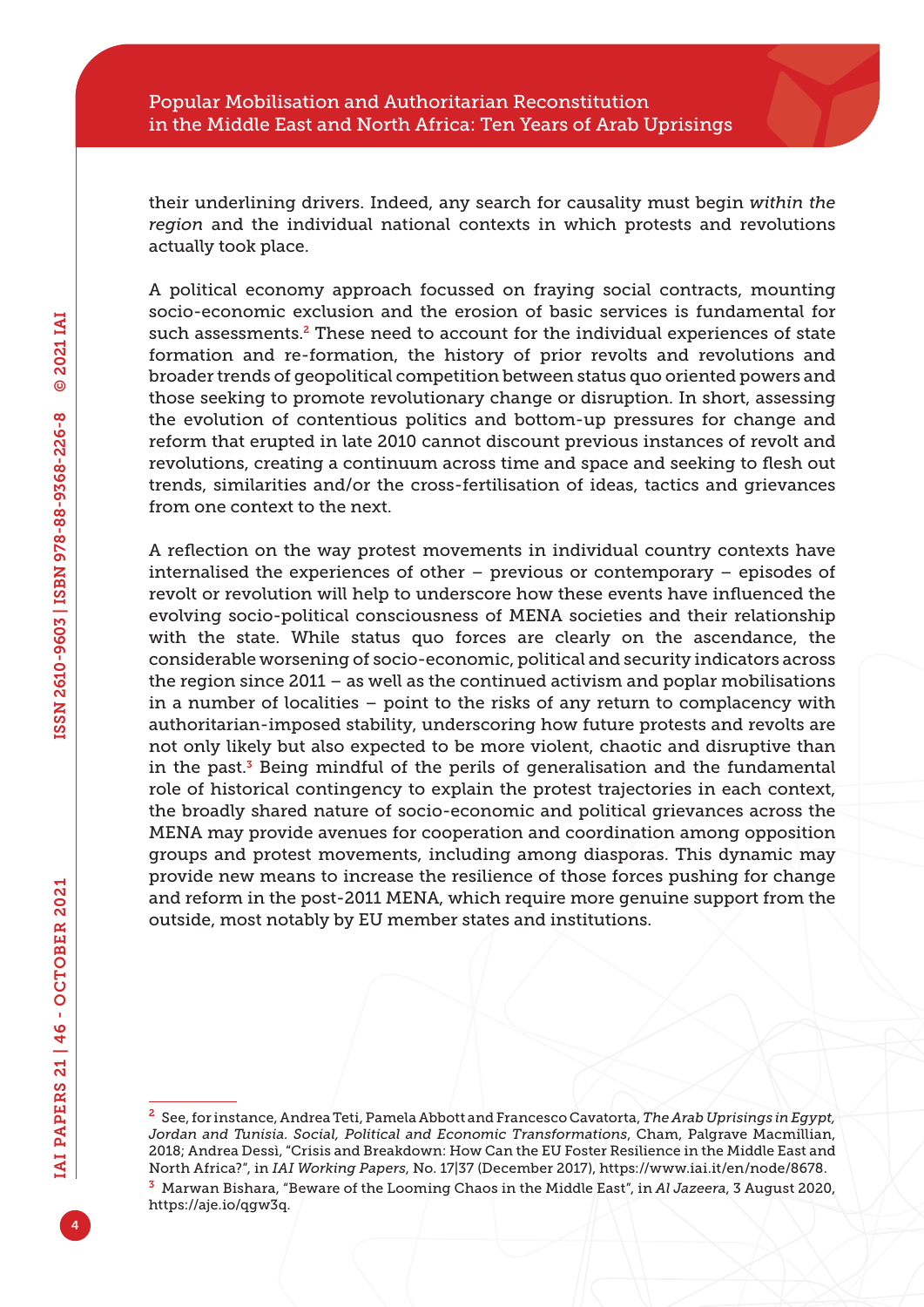#### 1. Geopolitical trends and the post-2011 MENA

MENA states and societies continue to suffer from multiple overlapping challenges.<sup>4</sup> These include internal fragilities tied to fraying social contracts, declining economic indicators and rampant authoritarianism, and the external dimension, where trends of zero-sum geopolitical rivalry, mixed with legacies of foreign interventionism, continue to define the contours of a highly combustible regional ecosystem.<sup>5</sup> Looking back at the past decade, the interplay between domestic fragilities and external inter-state rivalry has been put on clear display, but little of concrete has been done to mitigate its implications.6 The revolutionary fervour that erupted in late 2010 and continued to spread throughout 2011 represented a clear indictment of decades of failed Arab developmental policies and regime subservience to elite and foreign interests rather than the needs and aspirations of their citizens. If the initial phase of the uprisings in 2011–2012 represented a first inflection point for the region, refocussing attention on internal inequalities, authoritarian repression and corruption, the ensuing period, particularly in the wake of the 2013 military coup in Egypt, was instead characterised by a vengeful return of inter-state geopolitical rivalry and proxy conflict, bringing considerable destruction and suffering to the region.

During this second inflection point, revolutionary and counter-revolutionary forces battled across the MENA in an effort to contain and redirect the winds of change unleashed by the uprisings. As a result, battle lines expanded outwards from concern over domestic fragilities and the political transitions in uprising states to offensive proxy conflicts in the killing fields of Syria and Iraq, the conflict in Yemen and finally to Libya. This occurred notwithstanding the emergence of the self-proclaimed Islamic State in Iraq and Syria (ISIS) in 2014 and the shared threat it posed to all states and societies in the Middle East and beyond. The emergence of ISIS, like other salafi-jihadist actors, stems from a variety of historical and ideological drivers, but in more general terms can be explained as another manifestation of the failures of Arab governance and the inability to provide opportunities and feelings of belonging to citizens.<sup>7</sup>

<sup>4</sup> Small parts of this section are re-elaborated from a previous publication. See, Roberto Aliboni, Francesca Caruso and Andrea Dessì, "The Middle East and North Africa in 2021: Brewing Crises and Geopolitical Re-Alignments", in Salvatore Capasso and Giovanni Canitano (eds), *Mediterranean Economies 2021*, Bologna, Il Mulino, 2021(forthcoming).

<sup>5</sup> See Rami G. Khouri, "How Poverty and Inequality Are Devastating the Middle East", in *Carnegie Topic Articles*, 12 September 2019, [https://www.carnegie.org/topics/topic-articles/arab-region](https://www.carnegie.org/topics/topic-articles/arab-region-transitions/why-mass-poverty-so-dangerous-middle-east)[transitions/why-mass-poverty-so-dangerous-middle-east;](https://www.carnegie.org/topics/topic-articles/arab-region-transitions/why-mass-poverty-so-dangerous-middle-east) also see, Rami G. Khouri, "Poverty, Inequality and the Structural Threat to the Arab World", in *POMEPS Studies*, No. 34 (March 2019), p. 28-32, [https://pomeps.org/?p=10700.](https://pomeps.org/?p=10700)

<sup>6</sup> See, for instance, Silvia Colombo and Andrea Dessì (eds), *Fostering a New Security Architecture in the Middle East*, Brussels, Foundation for European Progressive Studies (FEPS) and Rome, Istituto Affari Internazionali (IAI), November 2020, [https://www.iai.it/en/node/12507.](https://www.iai.it/en/node/12507)

<sup>7</sup> See for instance, Fawaz A. Gerges, ISIS: A History, Princeton, Princeton University Press, 2016; Lorenzo Kamel, "Cutting ISIS's Lifelines", in *Project Syndicate*, 4 January 2017, [https://prosyn.org/](https://prosyn.org/ct59DVb) [ct59DVb](https://prosyn.org/ct59DVb).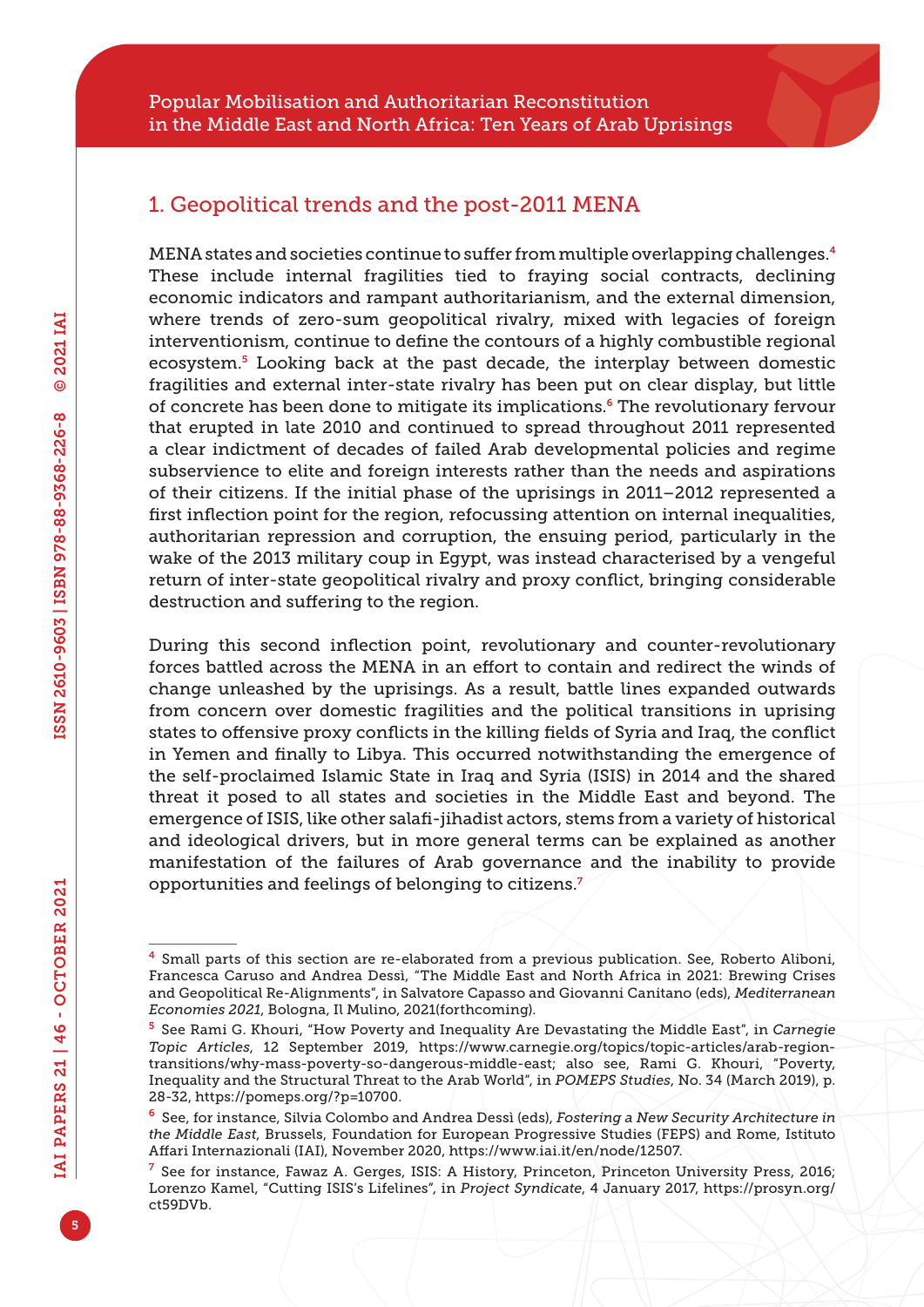Instead of fostering joint action or cooperation, the rise of ISIS, like the 2015 Iran nuclear deal and the 2013 coup in Egypt, further enhanced the prevalence of inter-regional proxy conflict and competition. The Iran nuclear deal in particular became the target of a concerted campaign by Israel, Saudi Arabia and the United Arab Emirates (UAE) to undermine the deal, judging it detrimental to their interests. These generally revolve around support for the pre-Arab uprisings status quo and massive US financial and military assistance. Significantly, this was the same grouping of states that had united into a semi-formal alliance of counterrevolutionary forces to oppose Turkey and Qatar's support for Muslim Brotherhoodlinked parties in a number of Arab uprising countries since 2011. Unsurprisingly, the Israeli, Saudi and Emirati governments all welcomed the election of Donald J. Trump as US president as a means to roll back the Iran nuclear deal and return US policy towards its traditional support for (or subservience to) the interests of its regional and status quo-oriented allies in the Middle East.<sup>8</sup>

The four years of the Trump Administration would therefore represent the triumph of counter-revolutionary and status quo supporting actors in the Middle East. While socio-economic indicators and political repression continued to worsen within most states of the region, such trends were overshadowed by heightened geopolitical and military tensions with Iran and the opening up of new geopolitical faultlines, from the 2017 blockade of Qatar promoted by its fellow Gulf Cooperation Council (GCC) members Saudi Arabia and the UAE to the escalating conflict in Yemen and deepening intra-Arab and Turkish rivalries over Syria, Qatar, Palestine, Libya and the Horn of Africa. Trump Administration policies emboldened those status quo and counter-revolutionary forces, who consequently expanded their campaign to roll back and contain political Islam and any other force invested in seeking to upend the status quo in the MENA, including Iran and its so-called "Axis of Resistance".

Yet, these states would soon realise that President Trump, like his immediate predecessor Barack Obama, was not ready to commit to new military engagements in the region and rather sought to orchestrate a means for Washington's regional allies to shoulder increased military and strategic burdens in order for the US to refocus attention towards Asia. The absence of a strong US response to the military incident in the Persian Gulf in September 2019, with coordinated attacks on Saudi Arabia's oil infrastructure likely launched from Iran, was enough for certain Arab states in the Persian Gulf to move towards tentative forms of diplomatic deescalation with Tehran. There were other reasons for such trends, however. The outbreak of renewed protests since late 2018 in Algeria, Lebanon, Sudan and Iraq – and in less prominent forms in Morocco, Iran, Tunisia and Palestine – would lead to fears of a new wave of uprisings, particularly in light of the accelerated erosion

<sup>8</sup> See for instance, Andrea Dessì and Vassilis Ntousas (eds), *Europe and Iran in a Fast-Changing Middle East*, Brussels, Foundation for European Progressive Studies (FEPS) and Rome, Istituto Affari Internazionali (IAI), June 2019, [https://www.iai.it/en/node/10554.](https://www.iai.it/en/node/10554)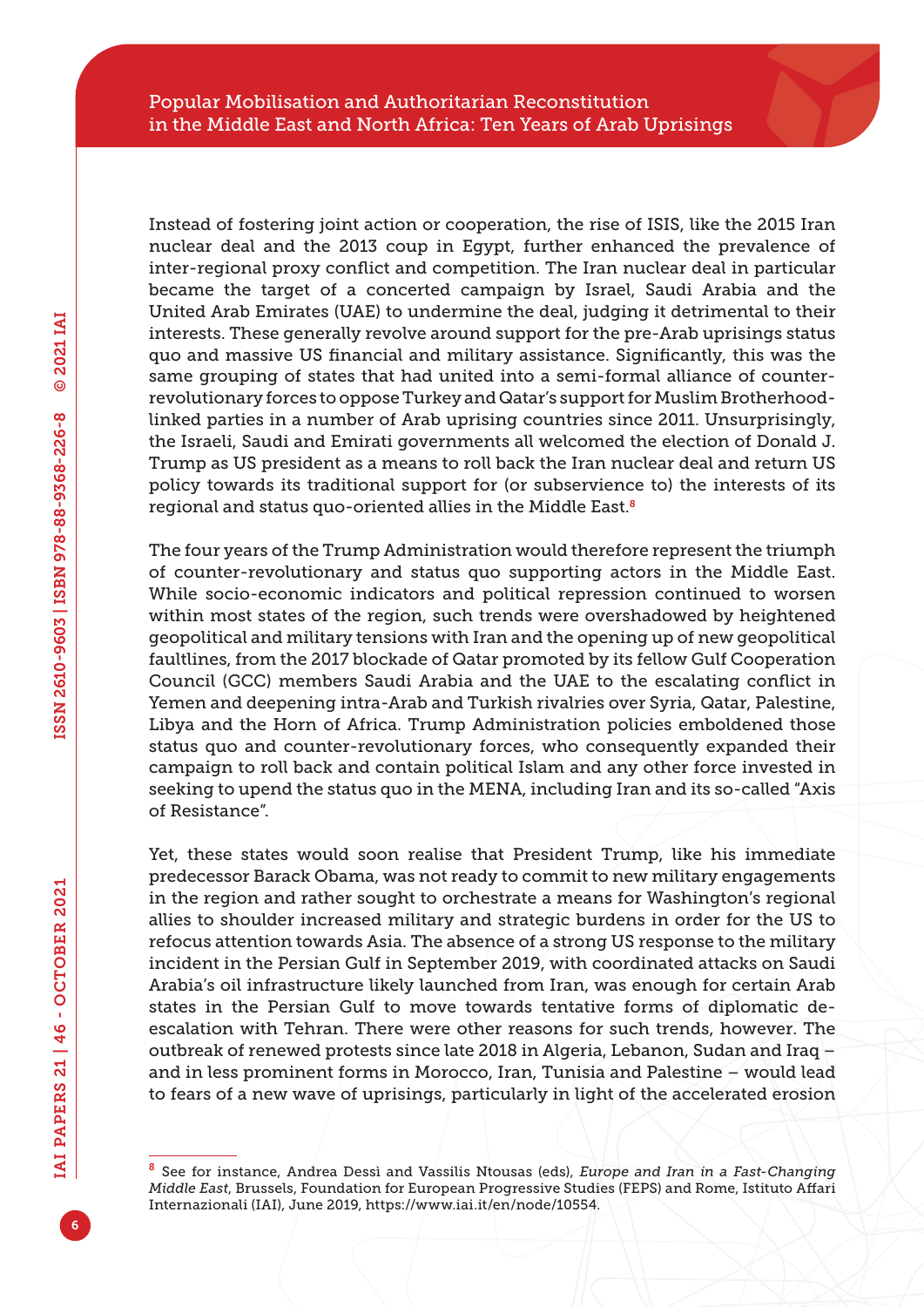of socio-economic indicators across multiple states in the MENA since 2010.

These occurrences would combine to herald a third inflection point for the region, after those of the 2011 uprisings and the 2013 Egyptian military coup, leading to a hesitant – but likely fleeting – diminishing of inter-state competition and proxy war across the MENA beginning in late 2019.<sup>9</sup> This interval emerged against the backdrop of mounting domestic threats to regime survival, the uncertainties surrounding US policy in the wake of Trump's electoral defeat and a seeming victory of those counter-revolutionary forces intent or returning the region to the pre-uprisings status quo. Such trends were further accentuated by the outbreak of the covid-19 pandemic in early 2020, which heightened socio-economic stress across multiple states in the region. Add to this the impact of the oil price crash in March 2020, as well as the impending energy transitions that will further add burdens to many hydrocarbon-dependent MENA economies, and it appears that ruling elites consciously chose to refocus attention on internal fragilities rather than continuing to fund risky foreign entanglements that divert resources from the domestic realm.

This third inflection point would be characterised by growing conflict fatigue after years of offensive proxy conflicts in Syria, Yemen and Libya, leading counterrevolutionary states to employ other political and economic means to promote the pre-2011 status quo. This does not mean that the region is structurally more stable or secure, however. Rather, it is reflective of a growing confidence on the side of those counter-revolutionary and status quo oriented forces who had returned to the ascendance since the 2013 military coup in Egypt.<sup>10</sup> Supported by the UAE and Saudi Arabia, as well as segments of the Egyptian population, the 2013 coup overthrew the first democratically elected president linked to the Muslim Brotherhood. Further examples of these counter-revolutionary efforts were on display in Libya – where the UAE, Saudi Arabia and post-military coup Egypt intervened to battle a variety of Muslim Brotherhood-linked groups – as well as in the 2017 blockade of Qatar. More recently, the anti-Muslim Brotherhood coalition has also gradually begun to re-engage the regime of Bashar al Assad in Syria in an effort to weaken what remains of the Islamist opposition (segments of which they had initially supported) as well as Turkey's and Iran's positioning in the country.<sup>11</sup> By late 2019 a conviction about the waning appeal of political Islam and the Muslim Brotherhood across the region would contribute to tentative trends of de-

<sup>9</sup> See Nathalie Tocci et. al, "From Tectonic Shifts to Winds of Change in North Africa and the Middle East: Europe's Role", in *IAI Papers*, No. 21|12 (March 2021), [https://www.iai.it/en/node/13022;](https://www.iai.it/en/node/13022) Roberto Aliboni, Francesca Caruso and Andrea Dessì, "The Middle East and North Africa in 2021, cit.; Fawaz A. Gerges, "Morning in the Middle East?", in *Project Syndicate*, 4 August 2021, [https://prosyn.org/](https://prosyn.org/ez8IcSj) [ez8IcSj.](https://prosyn.org/ez8IcSj)

<sup>10</sup> See F. Gregory Gause III, "Beyond Sectarianism: The New Middle East Cold War", in *Brookings Doha Center Analysis Papers*, No. 11 (July 2014), [http://brook.gs/2bl1yS3.](http://brook.gs/2bl1yS3)

<sup>11</sup> See, for instance, Sima Aldardari, "Strategic Interests Drive Gulf Policy Towards Syria", in *AGSIW Blog*, 29 December 2020, [https://agsiw.org/strategic-interests-drive-gulf-policy-toward-syria;](https://agsiw.org/strategic-interests-drive-gulf-policy-toward-syria) "Saudi Arabia's Intelligence Chief Meets with Syrian Counterpart in Damascus", in *Al-Monitor*, 5 May 2021, [https://www.al-monitor.com/node/42512.](https://www.al-monitor.com/node/42512)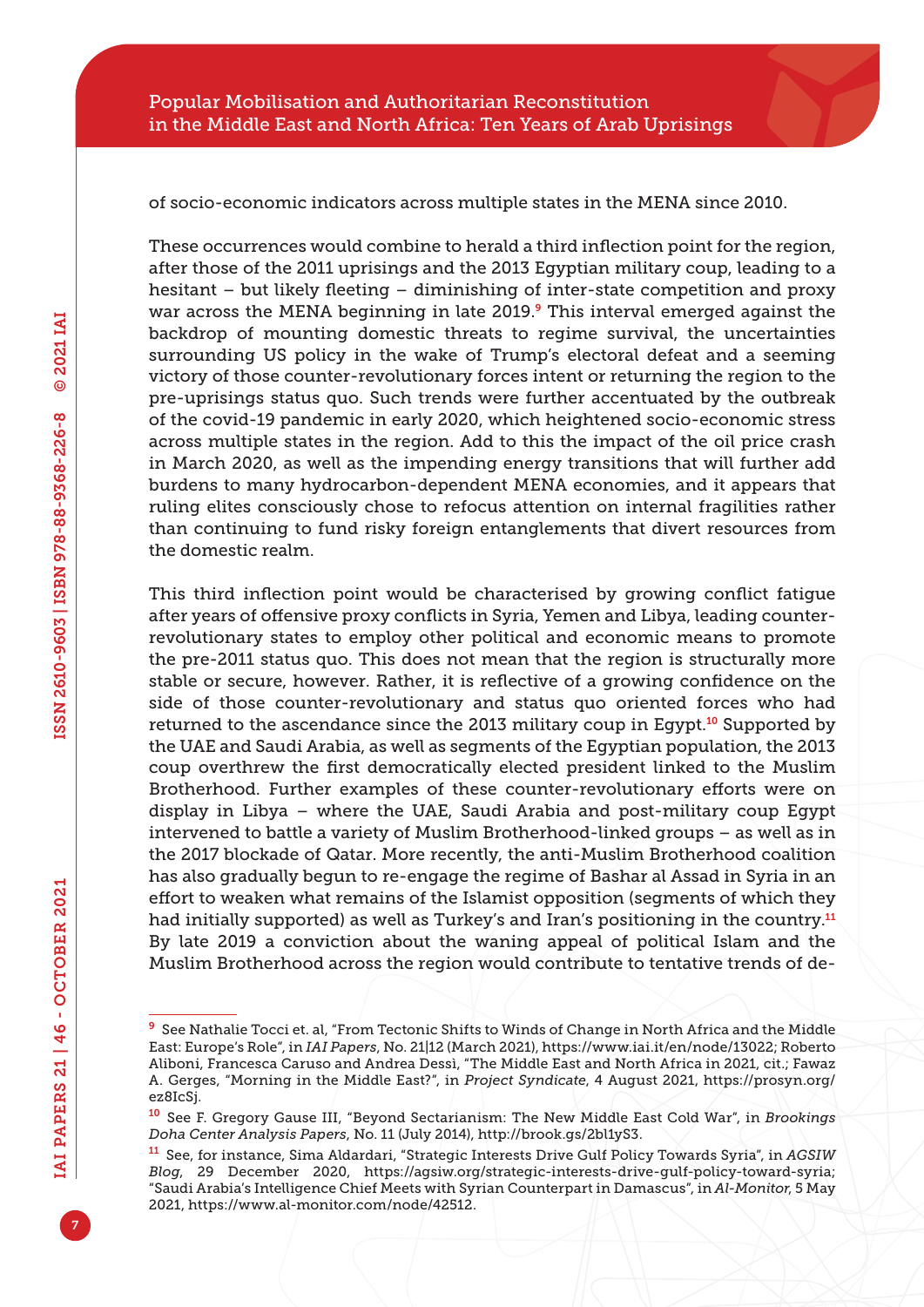escalation with Turkey, Qatar and even (and to a lesser extent) Iran,<sup>12</sup> consequently crystallising the beginnings of this third inflection point for the region.

As the protest movements that had emerged in 2018-19 receded with the advent of covid-19 in 2020, the self-confidence of the counter-revolutionary forces increased, especially given that the UAE and Saudi Arabia were well positioned to exploit the protests to serve their own ends. This was clearly the case in Tunisia, where the UAE supported the election of President Kaïs Saïed in 2019 as a counterweight to the mildly Islamist Ennahda party as well his July 2021 coup against the parliament and prime minister;<sup>13</sup> and in Sudan, where the post-revolutionary transition led by the army has been significantly influenced by Abu Dhabi and Riyadh.<sup>14</sup> Similar trends were at play in Lebanon, Iraq and Algeria as well. In these contexts, protest movements have been less influenced from the outside – with citizens taking to the streets through grassroots, decentralised and leaderless mobilisations – but from the standpoint of the UAE and Saudi Arabia (as well as Israel) the weakening of these countries is considered conducive to broader geopolitical goals. Such interests ranged from efforts to limit Iranian influence in Iraq and Lebanon or, when it comes to Algeria, to an erosion of that country's ability to counterbalance the growing influence of the UAE and Saudi Arabia across North Africa, most notably in Tunisia and Libya, as well as in Morocco, a key ally of the Arab monarchies of the Persian Gulf and traditional rival of Algeria.

A further element that would crystallise this third inflection point for the MENA came with the signing of the normalisation deals between Israel and a number of Arab states between late 2019 and 2020. These deals would formalise the alliance of counter-revolutionary and status quo-oriented forces in the MENA, enhancing the self-confidence of those actors seeking to contain both traditional rivals (Iran) and the more recent, post-2011 opponents Turkey and Qatar. The normalisation deals that involved Israel, Bahrein, the UAE, Morocco and Sudan would therefore crown the ascendance of counter-revolutionary forces, a move that would also serve to constrain the new US Administration of Joe Biden (and the European Union) from overhauling key tenants of President Trump's approach towards Palestine and the broader region. This allowed status quo forces to dampen offensive proxy conflicts in Libya and Syria – as well as Yemen – while forcing an increasingly isolated Turkey to reconsider certain elements of its previous support for the Muslim

<sup>12</sup> See, among others, Ali Bakir, "Turkey and the UAE: Making Amends and Talking Business in Post-Trump Era", in *Middle East Eye*, 2 September 2021,<https://www.middleeasteye.net/node/224456>; Ali Bakir, "Turkey-Egypt Relations: What's Behind Their New Diplomatic Push?", in *Middle East Eye*, 12 March 2021, [https://www.middleeasteye.net/node/203396.](https://www.middleeasteye.net/node/203396)

<sup>13</sup> See, for instance, "UAE Says It Supports Tunisian President's Decisions", in *Reuters*, 7 August 2021, [https://www.reuters.com/article/tunisia-politicis-emirates-idAFL8N2PE0PD;](https://www.reuters.com/article/tunisia-politicis-emirates-idAFL8N2PE0PD) Claire Parker, "Influential Voices in Egypt, Saudi Arabia and UAE Celebrate Tunisia Turmoil As Blow to Political Islam", in *The Washington Post*, 27 July 2021, <https://wapo.st/3i8BlbT>.

<sup>14</sup> See, for instance, Jean-Baptiste Gallopin, "The Great Game of the UAE and Saudi Arabia in Sudan", in *POMEPS Memos*, June 2020, <https://pomeps.org/?p=12119>; Desiée Custers, "Sudan's Transitional Process in the Face of Regional Rivalries", in *LSE Middle East Center Blog*, 20 November 2020, [https://](https://wp.me/p3Khxv-2Ja) [wp.me/p3Khxv-2Ja](https://wp.me/p3Khxv-2Ja).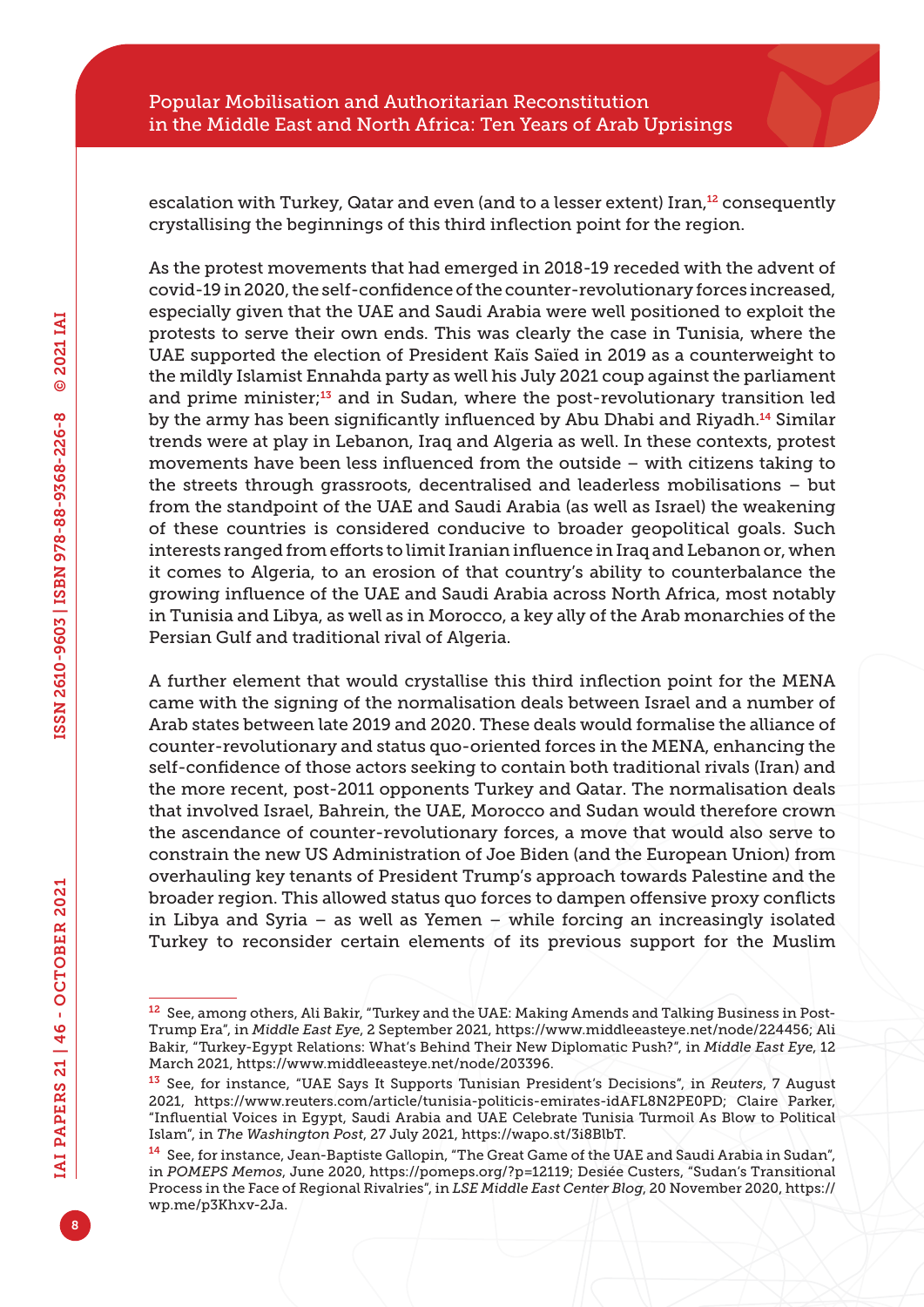Brotherhood, hesitantly leading Ankara to explore avenues for a resumption of low-level dialogue with Egypt, the UAE and Saudi Arabia.<sup>15</sup>

Further proof of this growing willingness to recalibrate their policies came in early January 2021, as Riyadh and Abu Dhabi moved to normalise relations with Qatar, ending the 2017 blockade and intra-GCC dispute. Clearly motivated by an effort to improve their standing with the incoming Biden Administration and limit elements of their previous foreign policy and military overstretch since 2013, this move also symbolised the growing ascendancy of counter-revolutionary forces a decade after the initial eruption of the uprisings.

#### 2. Tracing historical continuums in the MENA

This evolving contraposition between the conservative, status quo and Westernbacked states in the MENA, and those actors seeking to promote change, revolution or disruption to the prevailing order is nothing new. Like the 2011–2020 waves of uprisings, which have been contextualised as part of a broader continuum of cyclical efforts to engender reform but which have ultimately tended to result in forms of authoritarian reconstitution, the evolving ideological and geopolitical rivalry between status quo forces and those that sought to embrace and encourage the trends unleashed by the 2011 uprisings is similarly reflective of deeper, historical rivalries in the region. In this sense, to understand the uprisings and the subsequent social mobilisation, one has to also appreciate the history of prior revolutionary efforts in the MENA and the extent to which these experiences have influenced and/or been internalised into the socio-political consciousness of MENA societies, opposition movements and ruling elites alike.

Previous examples of revolts and revolutions continue to live on in the individual and collective memories of MENA societies, helping to break taboos, influence and inspire future modalities of protest and resistance. These range from the successful revolts against Ottoman rule and the European colonial powers, especially Algeria's struggle for independence from France in 1954–62, to more recent examples of elite-led military coups in post-independence Arab states (most notably in Egypt, Iraq and Syria). Since the 1980s, the region has witnessed multiple examples of bottom-up mobilisations, which similarly influenced the social consciousness, tactics and politics of the 2011–2020 uprisings. From the 1979 revolution in Iran, which began as a merchant-driven and broadly secular revolt against the Westernbacked Pahlavi dynasty before being appropriated by religious scholars who transformed Iran into the present Islamic Republic; to the 1988 October Riots in Algeria, which led to the first multi-party elections won by the Islamic Salvation Front (FIS) in 1990, followed by the 1992 military coup and an ensuing decade of

<sup>15</sup> See, for instance, Pinar Tremblay, "Erdogan's Rapprochement with Egypt Comes at Expense of Brotherhood", in *Al-Monitor*, 1 July 2021,<https://www.al-monitor.com/node/43499>.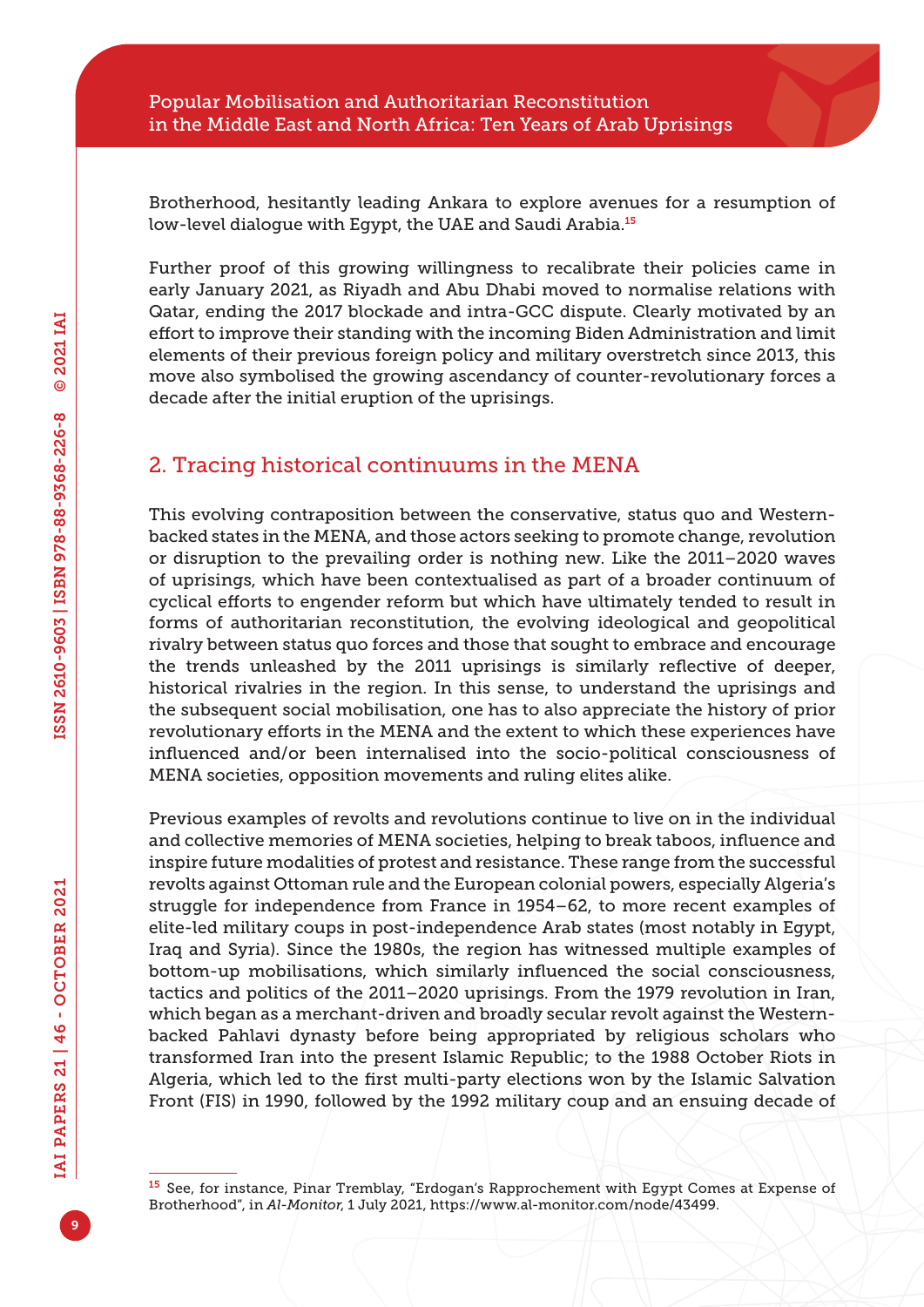civil war between the army and Islamist militias, $16$  certain reoccurring trends are indeed identifiable when it comes to the history popular revolts and regime-driven responses in the MENA.

These historical events in Iran and Algeria are also representative of older struggles between political Islam on the one hand and the broadly secular but status-quo oriented and Western-aligned regimes on the other, a dynamic that emerged in the wake of the waning appeal of Arab nationalism in the 1970s.<sup>17</sup> This, in turn, was in many ways an *evolution* of a previous clash that traces its roots further back into history, during the so-called Arab Cold War which pitted secular Arab nationalism and Nasserism against the conservative, Western-backed and status-quo oriented Arab Monarchies during the 1950s-1960s.<sup>18</sup>

During this period, Arab nationalism had emerged as the primary anti-status quo force within the region, as Nasserism was opposed to both the Western-backed conservative states *and* the emerging forces of political Islam.19 As the promise and appeal of Arab nationalism began to wane in the 1970s, the revolutionary mantle would pass on to political Islam and the Muslim Brotherhood, which gradually emerged as the most organised force promoting change, although it was able to find tactical forms of accommodation with the ruling regimes. This contraposition between status quo powers and those forces seeking to promote change via Arab nationalism (and pan-Arabism) first and Islamism (and pan-Islamism) later, is a re-occurring trend throughout the modern history of the region, one that has returned to the forefront of MENA politics since the 2011 Arab uprisings.

Aside from the Islamic revolution in Iran and the Algerian civil war, other turning points with important implications for the socio-political consciousness, tactics and aspirations of MENA states and societies include the Lebanese civil war (1975–1990); the Soviet invasion of Afghanistan in 1979; the Muslim Brotherhood rebellion in Syria in the early 1980s; the first and second Palestinian Intifadas (1987 and 2000); the Shia and Kurdish rebellions in Iraq during the Iran-Iraq war in the 1980s and first Gulf War in the early 1990s; the Islamist insurgency in Egypt in the early 1990s; the US-led invasions of Afghanistan and Iraq in the early 2000s; the 2005 Cedar Revolution in Lebanon; the wave of political and worker-driven revolts that rocked Egypt following the 2005 presidential elections; and the 2006 victory of Hamas in the Palestinian legislative elections. All of these occurrences are examples of this perennial tension between those actors seeking revolutionary change or disruption and others that are instead invested in the prevailing status quo.

<sup>16</sup> See Andrea Dessì, "Algeria at the Crossroads, Between Continuity and Change", in *IAI Papers*, No. 11|28 (September 2011),<https://www.iai.it/en/node/3379>.

<sup>17</sup> Fawaz A. Gerges, *Making the Arab World. Nasser, Qutb, and the Clash That Shaped the Middle East*, Princeton, Princeton University Press, 2018.

<sup>18</sup> See Malcom Kerr, *The Arab Cold War, 1958-1967. A Study of Ideology in Politics*, London/New York/ Toronto, Oxford University Press, 1965.

<sup>19</sup> William Stivers, *America's Confrontation with Revolutionary Change in the Middle East, 1948-83*, New York, St. Martin's Press, 1986.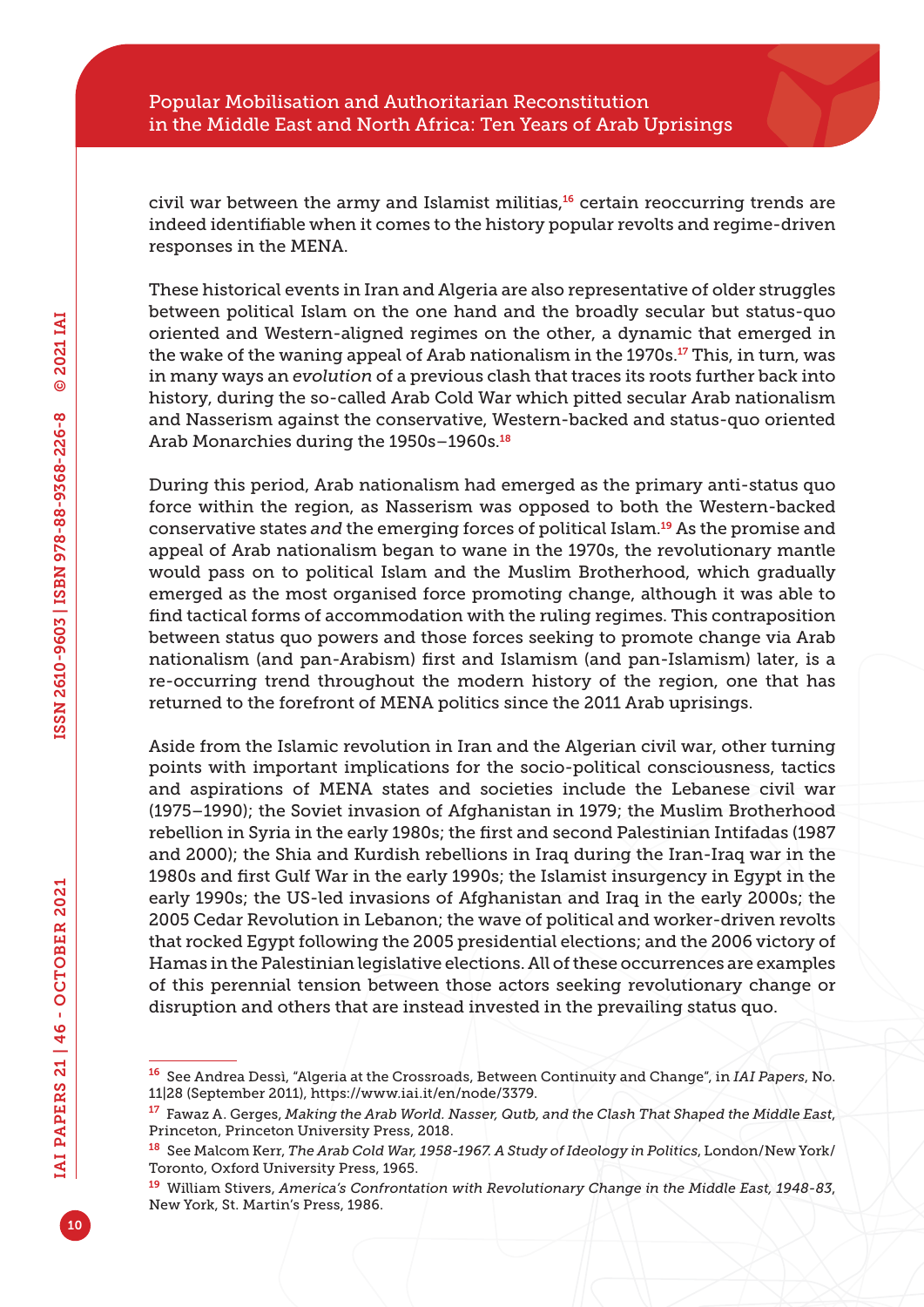Collectively, these events point to the fallacy of a supposed political apathy across MENA societies and should rather serve as a warning against any return to complacency with a structurally precarious and ultimately unsustainable status quo dominated by authoritarian stability and socio-economic exclusion. A further trend that emerges from the above cursory overview is that of an incremental increase and gradual normalisation of violence and repression, a trend that has been accentuated by the repeated experiences of foreign military interventions, from Afghanistan, to Iraq and beyond. This trend involves both formal state apparatuses and a variety of non-state actors and jihadist groups such as ISIS, which have battled across the region, leading to widespread suffering and the wholescale destruction of entire states and communities. Such violence – in the post-2011 period like in preceding times – has become a tool in the service of the status quo powers seeking to deflate the promises of reform and revolution and constrain the ability of extra-regional actors in the West to revisit central tenants of their alliance frameworks, thereby ensuring continued Western support for counter-revolutionary forces well into contemporary times.

These above trends of ideological competition between what may be termed the forces of revolutionary change (Arab nationalism first, political Islam later) and the status quo oriented actors closely aligned with external Western powers on the other (Arab monarchies, Israel) would re-emerge again in the context of the 2010– 2020 Arab uprisings. Initially, it would be the status quo powers that were put on the defensive. After the overthrow of longstanding regimes, political Islam would rise its head, emerging as the most organised and powerful opposition force in many national contexts, most notably in post-2011 Tunisia, Egypt, Syria and, to a lesser extent, Libya.

These events would in some ways recall the previous experiences of the 1979 revolution in Iran and the Algerian elections and ensuring civil war, developments that re-ignited fears among the Western-aligned Arab monarchies, as well as Israel, leading to a new chapter in the struggle between political Islam and the status quo powers of the MENA. It would be in this context that Saudi Arabia, the UAE and Israel would align into a semi-formal alliance of counter-revolutionary forces in the MENA, driven by the objective of undermining these nascent forms of Islamist governance in an effort to roll-back the winds of change and promote their own regime survival.

#### 3. Authoritarian resurgence and the promise of future uprisings

While few can debate the renewed ascendency of status quo and counterrevolutionary actors in the contemporary MENA, one would be naïve to ignore the continued risks of internal revolts and revolutions, today and in the near future. The underlining socio-economic drivers for the 2010s uprisings have by no means been resolved. These grievances and internal challenges to stability can only be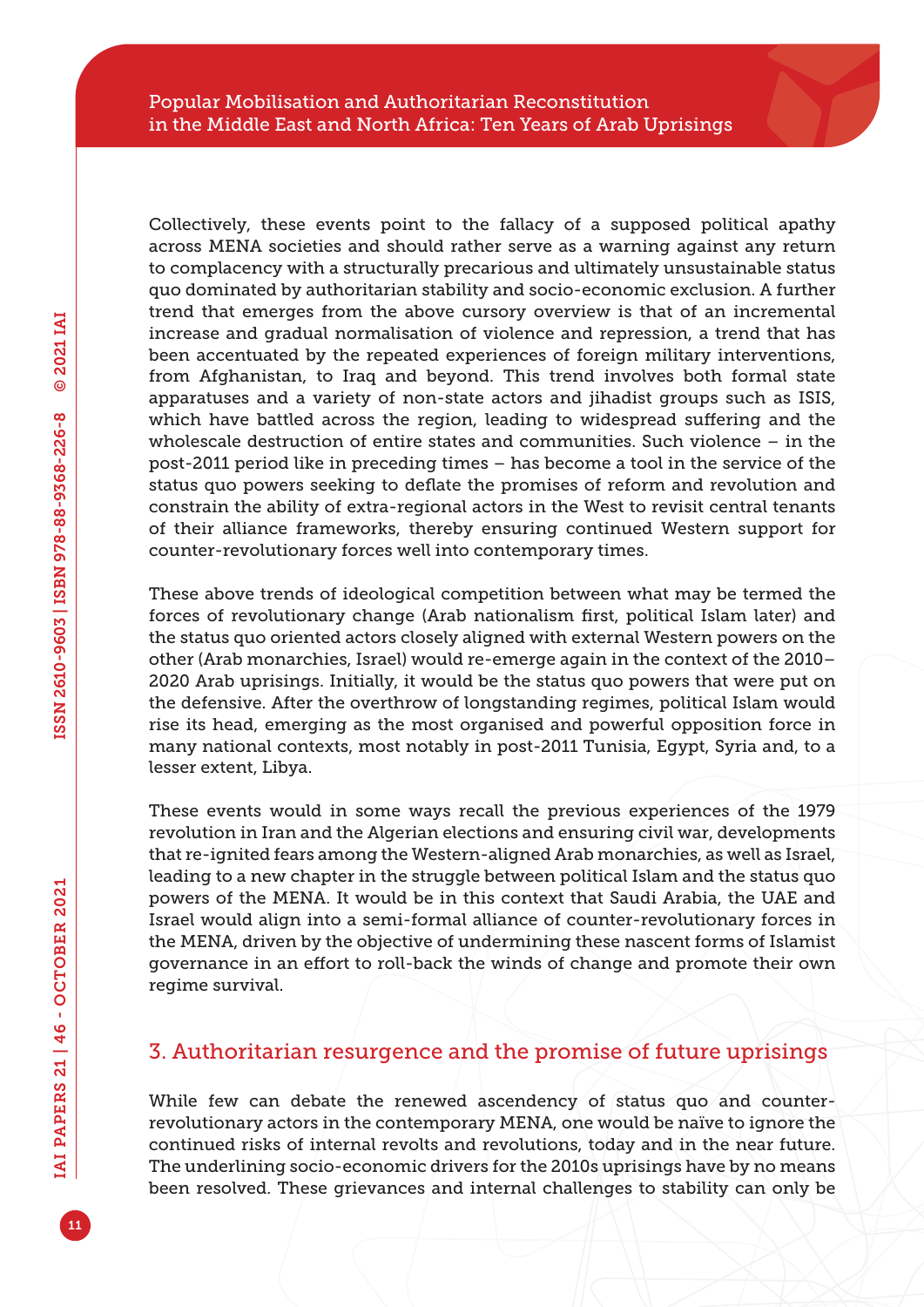expected to increase in the short to medium future as a result of the impending energy transitions, covid-19, the climate emergency and the continued lack of legitimacy of ruling elites. The increased use of political repression and the closing down of avenues for citizens and societies to peacefully express their grievances and aspirations for reform, risks further waves of radicalisation, in a highly combustible regional ecosystem where any single spark may well re-ignite waves of mass protests and mobilisations.

Regional meddling and outright violence and destruction have no doubt influenced the fears of other MENA societies, which do not want to replicate the tragic experiences of their brethren in Syria, Yemen, Libya or Egypt. However, it is also true that the scars left by previous experiences of protest and authoritarian reconstitution are fading and are no longer acting as powerful constraints for renewed citizen-based activism or calls for revolution. This is also facilitated by the advent of new technologies and broader trends of demographic growth, given that new generations are less influenced by the memories of previous revolts and the state-sponsored repression that followed.

Setting aside the protests in Sudan, which as mentioned above were hijacked by counter-revolutionary states to deflate much of its true revolutionary potential, the more recent protest movements in Iraq, Lebanon and Algeria – as well as Tunisia and Palestine – are less constrained by the memories of the past and are rather coalescing around new objectives. Protest movements in these states have widened the scope of their demands from the targeting of dictators and their immediate families or business elites witnessed in the initial phase of the 2011 uprisings to a more refined targeting of the broader systems of control and elite cronyism. This expanded focus is reflective of a growing socio-political consciousness and the cross-fertilisation of ideas and tactics between one context to the next.

While the targets and grievances of these more recent protests demonstrate a certain internalisation of previous experiences, it is also true that certain lessons – notably the need to translate protest movements into organised political forces able to promote institutional reform beyond street protests and mobilisations – have been lacking. This absence of organisation and leadership, a key dimension of the decentralised and horizontal nature of the MENA uprisings in 2011 as well as in 2018,<sup>20</sup> continues to be highlighted as a key weakness of these civic and citizenbased movements.

That said, this emerging socio-political consciousness will not be easily contained or repressed, not least given the absence of significant efforts to improve the living standards or socio-political rights of citizens. These new generations will not sit idly by as their corrupt and ideologically bankrupted leaders continue to mismanage the state, stripping national resources or employing forms of co-

<sup>20</sup> Asef Bayat, *Revolution Without Revolutionaries. Making Sense of the Arab Spring*, Stanford, Stanford University Press, 2017.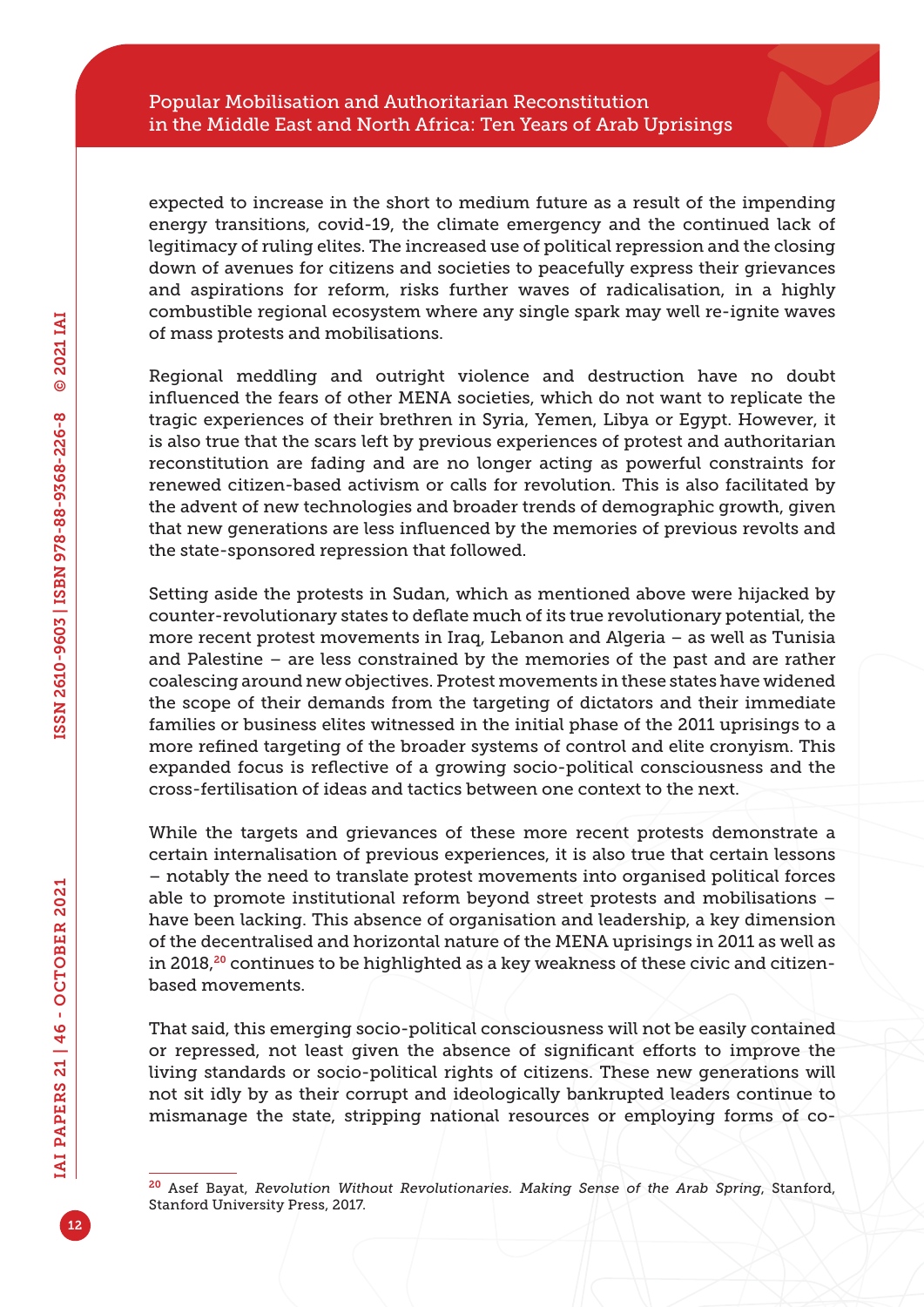#### Popular Mobilisation and Authoritarian Reconstitution in the Middle East and North Africa: Ten Years of Arab Uprisings

optation and repression to scare off new protest waves, not least given their access to new technologies and growing awareness about the realities of other states as well as the imbalances of an international system that has failed to provide social goods and improvements to MENA societies. While regimes and status quo actors will continue to push back, banding together and seeking to deploy old tactics of divide and rule, it is unclear that such methods will succeed and if so for how long.

These realities serve as the ultimate reminder that the promise of authoritarian imposed stability has always represented a mirage, at best delaying but never preventing new eruptions of protest and mobilisation. Such explosions are only a matter of time and in the absence of fundamental socio-economic and political reforms as well as an end to intra-regional proxy conflicts and foreign meddling, each successive revolt is likely to be more violent and disruptive than the past. Like any other region of the world, stability can only be ensured via legitimate institutions and an equitable sharing of social goods, elements that require more transparent and accountable state-society relations as well as a movement away from the prevalence of zero-sum intra-regional competition and rivalry among MENA states and their extra-regional backers. Stability, therefore, cannot be imposed and sustained via top-down co-optation or repression, and neither can it be imposed from the outside, via foreign interventionism, sanctions or diktats. The MENA's historical continuum will therefore continue.

*Updated 20 October 2021*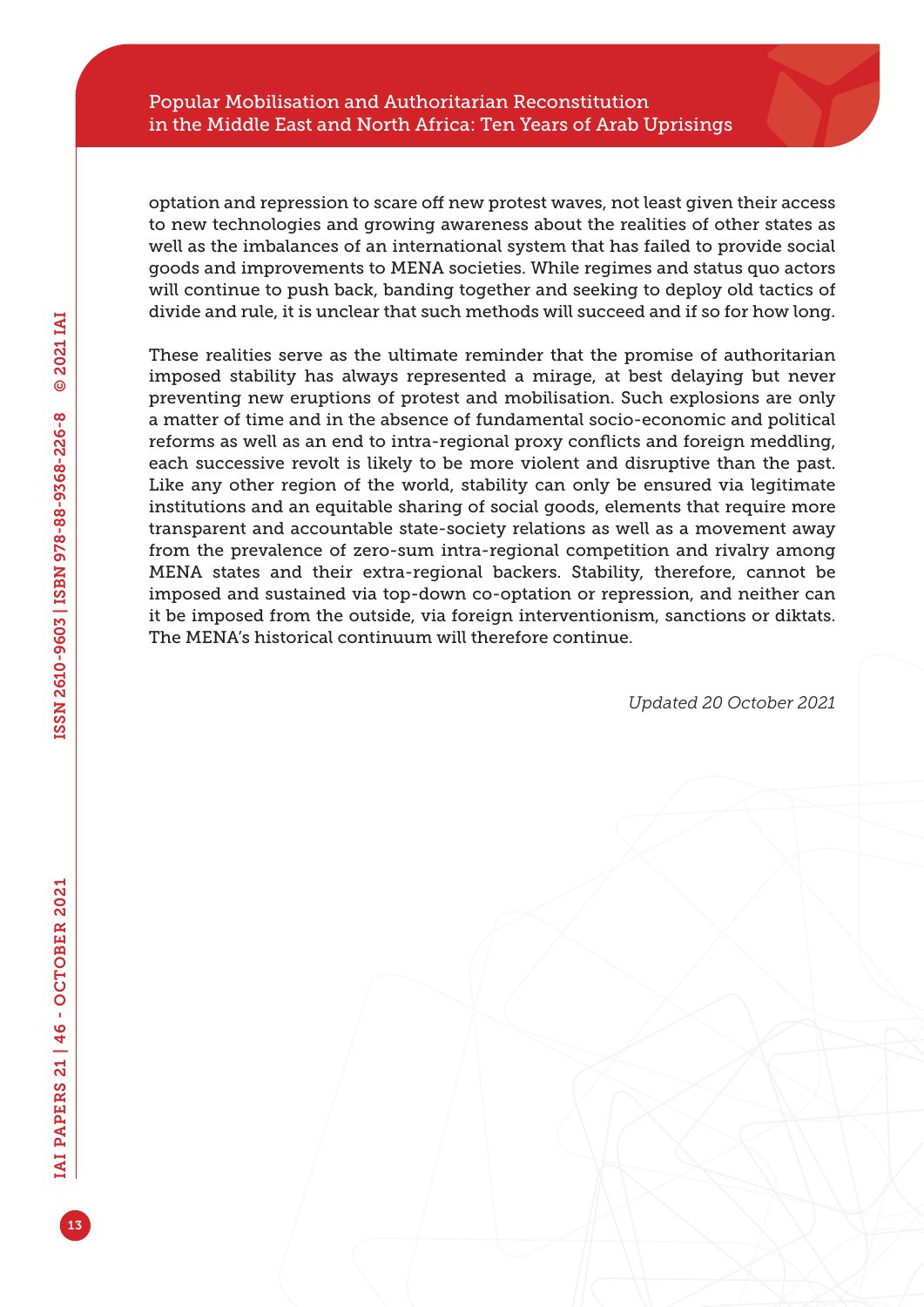#### References

Sima Aldardari, "Strategic Interests Drive Gulf Policy Towards Syria", in *AGSIW Blog*, 29 December 2020, [https://agsiw.org/strategic-interests-drive-gulf-policy](https://agsiw.org/strategic-interests-drive-gulf-policy-toward-syria)[toward-syria](https://agsiw.org/strategic-interests-drive-gulf-policy-toward-syria)

Roberto Aliboni, Francesca Caruso and Andrea Dessì, "The Middle East and North Africa in 2021: Brewing Crises and Geopolitical Re-Alignments", in Salvatore Capasso and Giovanni Canitano (eds), *Mediterranean Economies 2021*, Bologna, Il Mulino, 2021(forthcoming)

Ali Bakir, "Turkey and the UAE: Making Amends and Talking Business in Post-Trump Era", in *Middle East Eye*, 2 September 2021, [https://www.middleeasteye.net/](https://www.middleeasteye.net/node/224456) [node/224456](https://www.middleeasteye.net/node/224456)

Ali Bakir, "Turkey-Egypt Relations: What's Behind Their New Diplomatic Push?", in *Middle East Eye*, 12 March 2021, <https://www.middleeasteye.net/node/203396>

Asef Bayat, *Revolution Without Revolutionaries. Making Sense of the Arab Spring*, Stanford, Stanford University Press, 2017

Marwan Bishara, "Beware of the Looming Chaos in the Middle East", in *Al Jazeera*, 3 August 2020,<https://aje.io/qgw3q>

Samuel J. Brannen, Christian S. Haig and Katherine Schmidt, "The Age of Mass Protests. Understanding an Escalating Global Trend", in *CSIS Reports*, March 2020, <https://www.csis.org/node/55678>

Cara Buckley and Rachel Donadio, "Buoyed by Wall St. Protests, Rallies Sweep the Globe", in *The New York Times*, 15 October 2011, [https://www.nytimes.](https://www.nytimes.com/2011/10/16/world/occupy-wall-street-protests-worldwide.html) [com/2011/10/16/world/occupy-wall-street-protests-worldwide.html](https://www.nytimes.com/2011/10/16/world/occupy-wall-street-protests-worldwide.html)

Silvia Colombo and Andrea Dessì (eds), *Fostering a New Security Architecture in the Middle East*, Brussels, Foundation for European Progressive Studies (FEPS) and Rome, Istituto Affari Internazionali (IAI), November 2020, [https://www.iai.it/en/](https://www.iai.it/en/node/12507) [node/12507](https://www.iai.it/en/node/12507)

Desiée Custers, "Sudan's Transitional Process in the Face of Regional Rivalries", in *LSE Middle East Center Blog*, 20 November 2020,<https://wp.me/p3Khxv-2Ja>

Andrea Dessì, "Algeria at the Crossroads, Between Continuity and Change", in *IAI Papers*, No. 11|28 (September 2011), <https://www.iai.it/en/node/3379>

Andrea Dessì, "Crisis and Breakdown: How Can the EU Foster Resilience in the Middle East and North Africa?", in *IAI Working Papers*, No. 17|37 (December 2017), <https://www.iai.it/en/node/8678>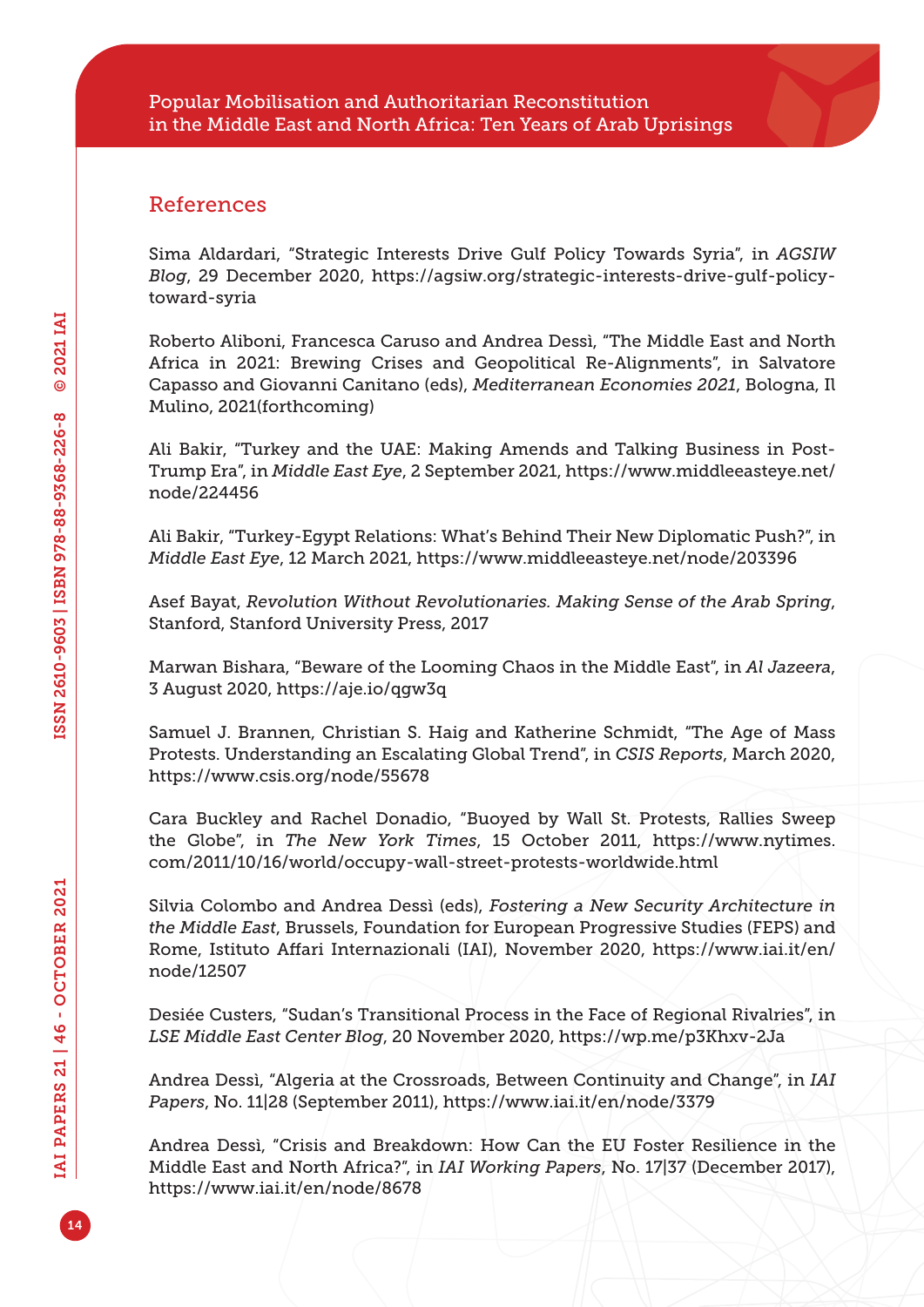Andrea Dessì and Vassilis Ntousas (eds), *Europe and Iran in a Fast-Changing Middle East*, Brussels, Foundation for European Progressive Studies (FEPS) and Rome, Istituto Affari Internazionali (IAI), June 2019, <https://www.iai.it/en/node/10554>

Jean-Baptiste Gallopin, "The Great Game of the UAE and Saudi Arabia in Sudan", in *POMEPS Memos*, June 2020,<https://pomeps.org/?p=12119>

F. Gregory Gause III, "Beyond Sectarianism: The New Middle East Cold War", in *Brookings Doha Center Analysis Papers*, No. 11 (July 2014), <http://brook.gs/2bl1yS3>

Fawaz A. Gerges, *ISIS: A History*, Princeton, Princeton University Press, 2016

Fawaz A. Gerges, *Making the Arab World. Nasser, Qutb, and the Clash That Shaped the Middle East*, Princeton, Princeton University Press, 2018

Fawaz A. Gerges, "Morning in the Middle East?", in *Project Syndicate*, 4 August 2021, <https://prosyn.org/ez8IcSj>

John Harris, "Global Protests: Is 2011 a Year That Will Change the World?", in *The Guardian*, 15 November 2011, <https://www.theguardian.com/p/33cjm>

Lorenzo Kamel, "Cutting ISIS's Lifelines", in *Project Syndicate*, 4 January 2017, <https://prosyn.org/ct59DVb>

Malcom Kerr, *The Arab Cold War, 1958-1967. A Study of Ideology in Politics*, London/New York/Toronto, Oxford University Press, 1965

Rami G. Khouri, "How Poverty and Inequality Are Devastating the Middle East", in *Carnegie Topic Articles*, 12 September 2019, [https://www.carnegie.org/topics/](https://www.carnegie.org/topics/topic-articles/arab-region-transitions/why-mass-poverty-so-dangerous-middle-east) [topic-articles/arab-region-transitions/why-mass-poverty-so-dangerous-middle](https://www.carnegie.org/topics/topic-articles/arab-region-transitions/why-mass-poverty-so-dangerous-middle-east)[east](https://www.carnegie.org/topics/topic-articles/arab-region-transitions/why-mass-poverty-so-dangerous-middle-east)

Rami G. Khouri, "Poverty, Inequality and the Structural Threat to the Arab World", in *POMEPS Studies*, No. 34 (March 2019), p. 28-32,<https://pomeps.org/?p=10700>

Claire Parker, "Influential Voices in Egypt, Saudi Arabia and UAE Celebrate Tunisia Turmoil As Blow to Political Islam", in *The Washington Post*, 27 July 2021, [https://](https://wapo.st/3i8BlbT) [wapo.st/3i8BlbT](https://wapo.st/3i8BlbT)

William Stivers, *America's Confrontation with Revolutionary Change in the Middle East, 1948-83*, New York, St. Martin's Press, 1986

Andrea Teti, Pamela Abbott and Francesco Cavatorta, *The Arab Uprisings in Egypt, Jordan and Tunisia. Social, Political and Economic Transformations*, Cham, Palgrave Macmillian, 2018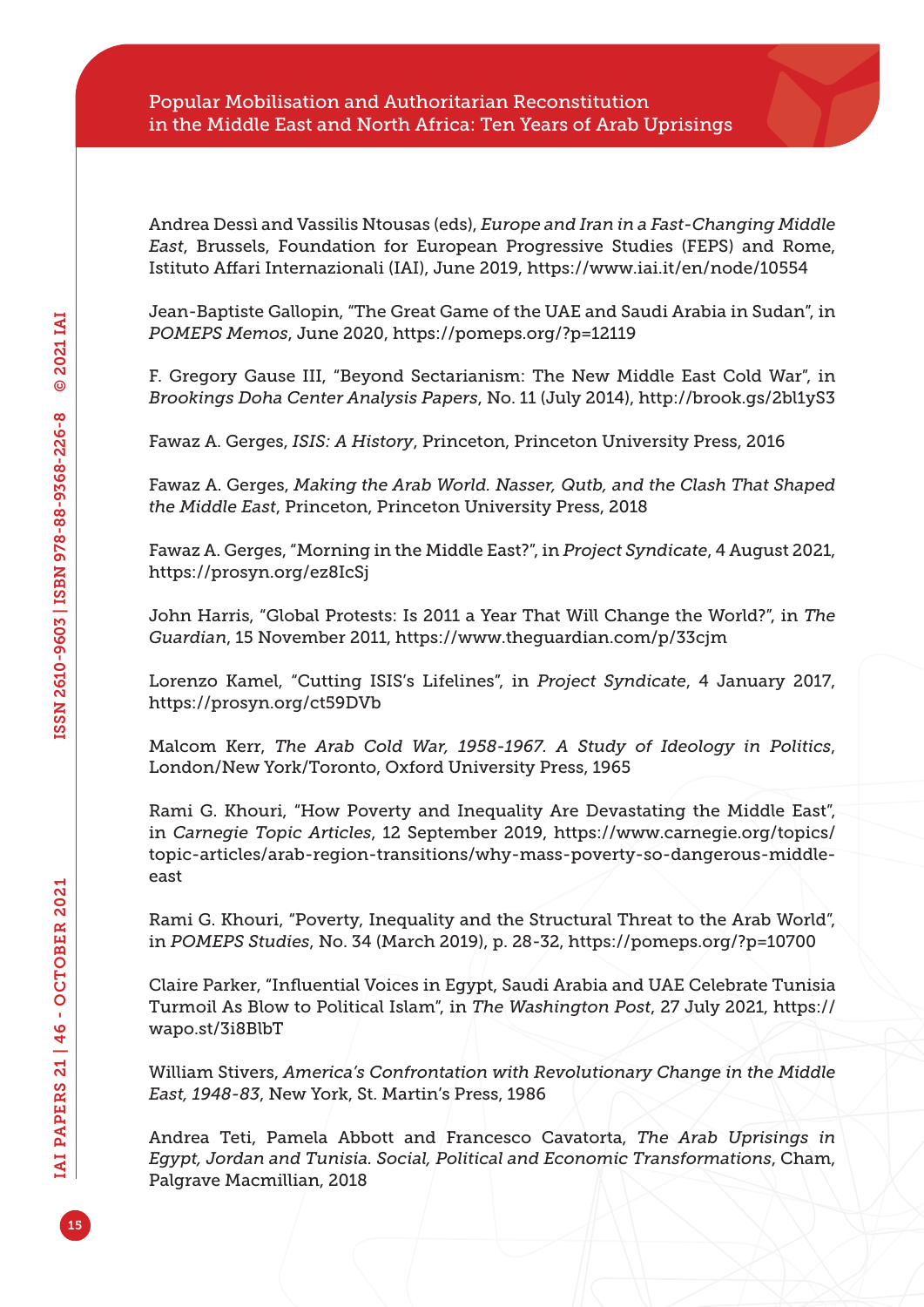#### Popular Mobilisation and Authoritarian Reconstitution in the Middle East and North Africa: Ten Years of Arab Uprisings

Nathalie Tocci et. al, "From Tectonic Shifts to Winds of Change in North Africa and the Middle East: Europe's Role", in *IAI Papers*, No. 21|12 (March 2021), [https://www.](https://www.iai.it/en/node/13022) [iai.it/en/node/13022](https://www.iai.it/en/node/13022)

Pinar Tremblay, "Erdogan's Rapprochement with Egypt Comes at Expense of Brotherhood", in *Al-Monitor*, 1 July 2021,<https://www.al-monitor.com/node/43499>